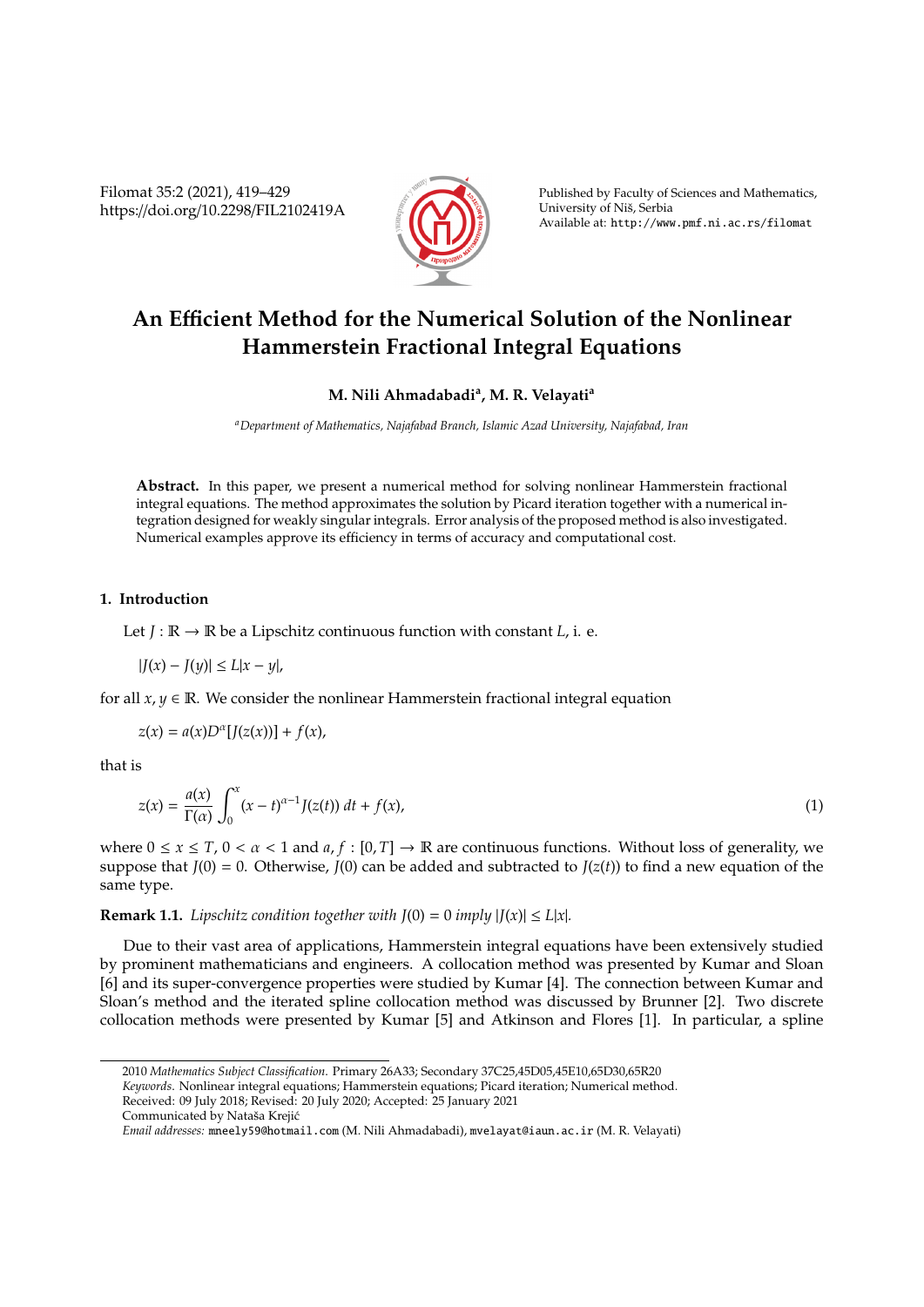collocation method and a product integration method for the weakly singular Hammerstein equations were studied by Kaneko, Noren and Xu [3].

The shortcoming of numerical methods such as collocation, RBF, etc., is that they assume a degree of regularity on the elements involved in the equation or on its solution. This shortcoming can be overcome with abstract methods such as Picard iteration method in Banach spaces. Recently in [7] Picard iteration has been utilized to solve the linear counterpart of (1). In this paper, we utilize Picard iteration together with a suitable numerical method for weakly singular integrals to solve the nonlinear Hammerstein Equation (1).

The rest of the paper is outlined as follows: Subsection 1.1 brings the necessary preliminaries. Existence and uniqueness have been addressed in Section 2. The numerical method and its convergence and error analysis are provided in Section 3. In Section 4, we bring a few numerical experiment to illustrate the accuracy and reliability of the proposed method. Section 5 concludes the paper with some discussions on the paper.

## *1.1. Preliminaries*

We start with some common notations that will be used in the paper.

**Definition 1.2.** *Let*  $f : [0, T] \to \mathbb{R}$ *. The fractional (order) integral of*  $f$  *of order*  $\alpha$  ( $0 < \alpha < 1$ ) *is defined as* 

$$
D^{\alpha} f(x) = \frac{1}{\Gamma(\alpha)} \int_0^x (x - t)^{\alpha - 1} f(t) dt,
$$

*where*  $\Gamma(\alpha) = \int_0^\infty e^{-x} x^{\alpha-1} dx$ , for  $\alpha > 0$ .

To solve (1), we employ fixed point theory. First, the main result for fixed points of an operator on a Banach space must be reminded.

**Definition 1.3.** *Let*  $(X, \| \cdot \|)$  *be a Banach space. A mapping*  $F : X \to X$  *is called a β-contraction if there exists a constant*  $0 \leq \beta < 1$  *such that* 

$$
||F(x) - F(y)|| \le \beta ||x - y||,
$$

*for all*  $x, y \in X$ .

The contraction principle on a Banach space is

**Theorem 1.4.** *Let*  $(X, \|\cdot\|)$  *be a Banach space and*  $F : X \to X$  *be a β-contraction. Then* 

- *(a)* equation  $x = F(x)$  has exactly one solution, i.e. F has exactly one fixed point  $\bar{x} \in X$ ;
- *(b) the sequence of successive approximations*  $x_{n+1} = F(x_n)$ ,  $n \in \mathbb{N}$ , converges to the solution  $\bar{x}$ , for any arbitrary *choice of initial point*  $x_0 \in X$ *;*
- *(c) the error estimate*

$$
||x_n - \bar{x}|| \le \frac{\beta^n}{1 - \beta} ||x_1 - x_0||,
$$

*holds for every*  $n \in \mathbb{N}$ *.* 

**Remark 1.5.** *In the above theorem, we can replace X with a closed subset*  $Y \subseteq X$  *that satisfies*  $F(Y) \subseteq Y$ *.*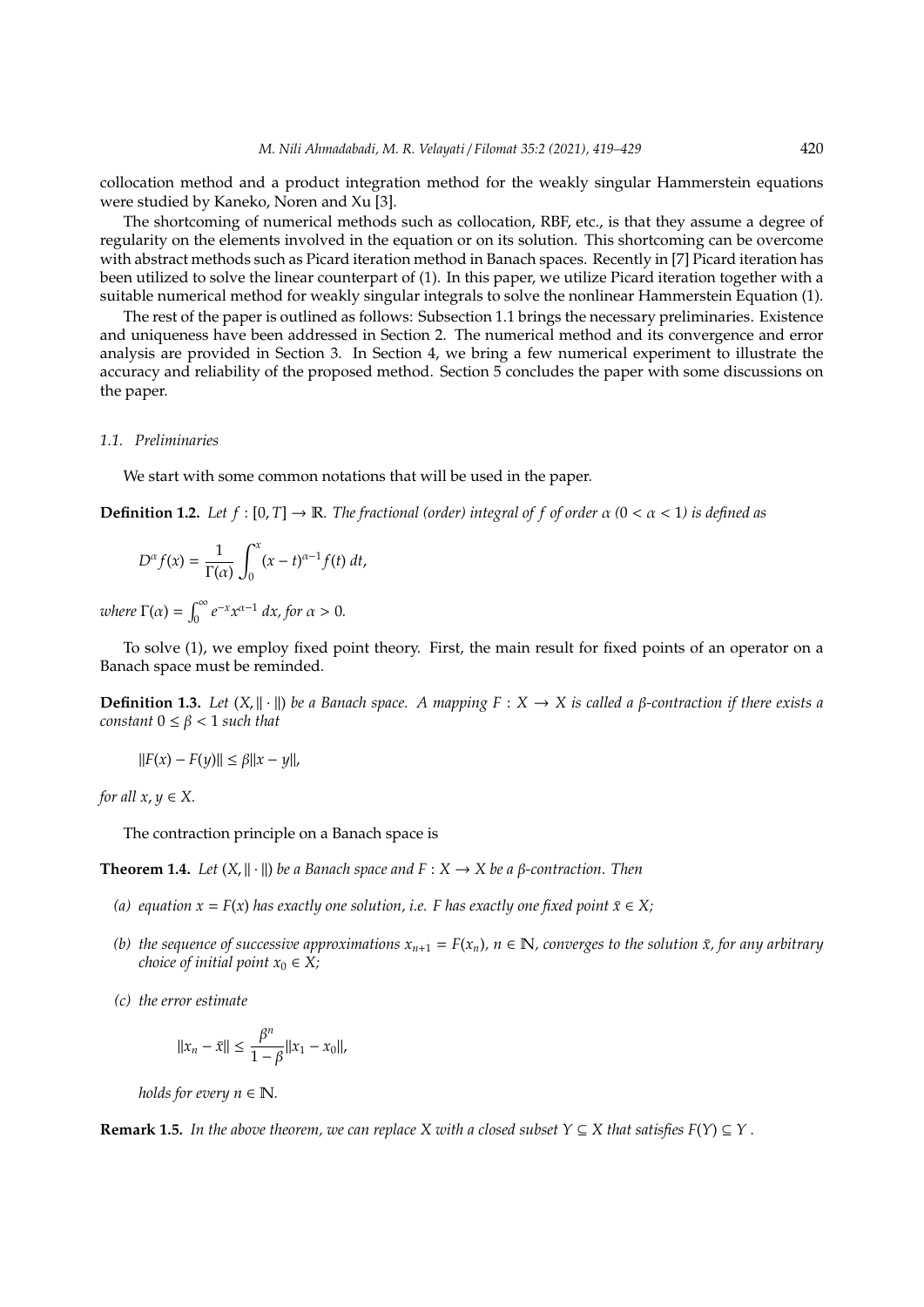# **2. Existence and uniqueness of the solution**

As in [7], we define the associated integral operator *F* by

$$
F(z)(x) = \frac{a(x)}{\Gamma(\alpha)} \int_0^x (x - t)^{\alpha - 1} J(z(t)) dt + f(x),
$$
\n(2)

where *a*, *f* are real value continuous functions defined on [0, *T*]. Then it is fairly easy to show that  $F(C[0, T]) \subseteq$ *C*[0, *T*], so *F* : *C*[0, *T*]  $\rightarrow$  *C*[0, *T*] is well defined. It is clear that the solution of integral equation (1) is the fixed point of operator *F*.

Let  $X = C[0, T]$  have been equipped with the Bielecki norm

$$
||z||_{\theta} := \max_{x \in [0,T]} |z(x)|e^{-\theta x}, x \in X,
$$

for some suitable  $\theta > 0$ , then  $(X, \|\cdot\|_{\theta})$  is a Banach space. For some  $r > 0$  the ball

$$
B_r(f) := \{ z \in C[0,T] : ||z - f||_{\theta} \le r \},\
$$

is considered. We have:

**Theorem 2.1.** *Let*  $F: X \to X$  *be defined by (2) and the constant*  $\theta$  *of the Bielecki norm on* X *chosen so that* 

$$
\|a\| \le \frac{\theta^{\alpha}}{2L},\tag{3}
$$

*where*  $\|\cdot\|$  *denotes the Chebyshev norm. Then* 

*(a) F* has exactly one fixed point  $z^*$  ∈  $B_r(f)$ , where  $r = \max_{x \in [0,T]} |f(x)|$ ;

*(b) the sequence of successive approximations*

$$
z_{n+1} = F(z_n), \ \ n = 0, 1, \dots,
$$
\n(4)

*converges to the solution*  $z^*$  *for any arbitrary initial point*  $z_0 \in B_r(f)$ *; (c) the error estimate*

$$
||z_n - z^*|| \le \frac{\beta^n}{1 - \beta} ||z_1 - z_0||,
$$

*holds for every*  $n \in \mathbb{N}$ *.* 

*Proof.* First, we show that  $F(B_r(f)) \subseteq B_r(f)$ . Let  $z \in B_r(f)$ . Fix  $x \in [0, T]$ . We have

$$
|F(z(x)) - f(x)| \le \frac{|a(x)|}{\Gamma(\alpha)} \int_0^x (x - t)^{\alpha - 1} |f(z(t))| dt
$$
  

$$
\le \frac{||a||}{\Gamma(\alpha)} ||f(z)||_{\theta} \int_0^x (x - t)^{\alpha - 1} e^{\theta t} dt.
$$

Since  $||z - f||_θ < r$ , for every *x* ∈ [0, *T*] we have

$$
-r(1+e^{\theta x}) \le f(x) - re^{\theta x} \le z(x) \le f(x) + re^{\theta x} \le r(1+e^{\theta x}).
$$

Multiplying the sides of above inequality by  $e^{-\theta x}$ , using the fact that  $e^{-\theta x} \le 1$  and (3), it follows that

$$
-2r \le z(x)e^{-\theta x} \le 2r.
$$

So  $||z||_{\theta} \leq 2r$  and then  $||J(z)||_{\theta} \leq 2Lr$ . Thus

$$
|F(z(x)) - f(x)| \le \frac{||a||}{\Gamma(\alpha)} 2Lr \int_0^x (x - t)^{\alpha - 1} e^{\theta t} dt.
$$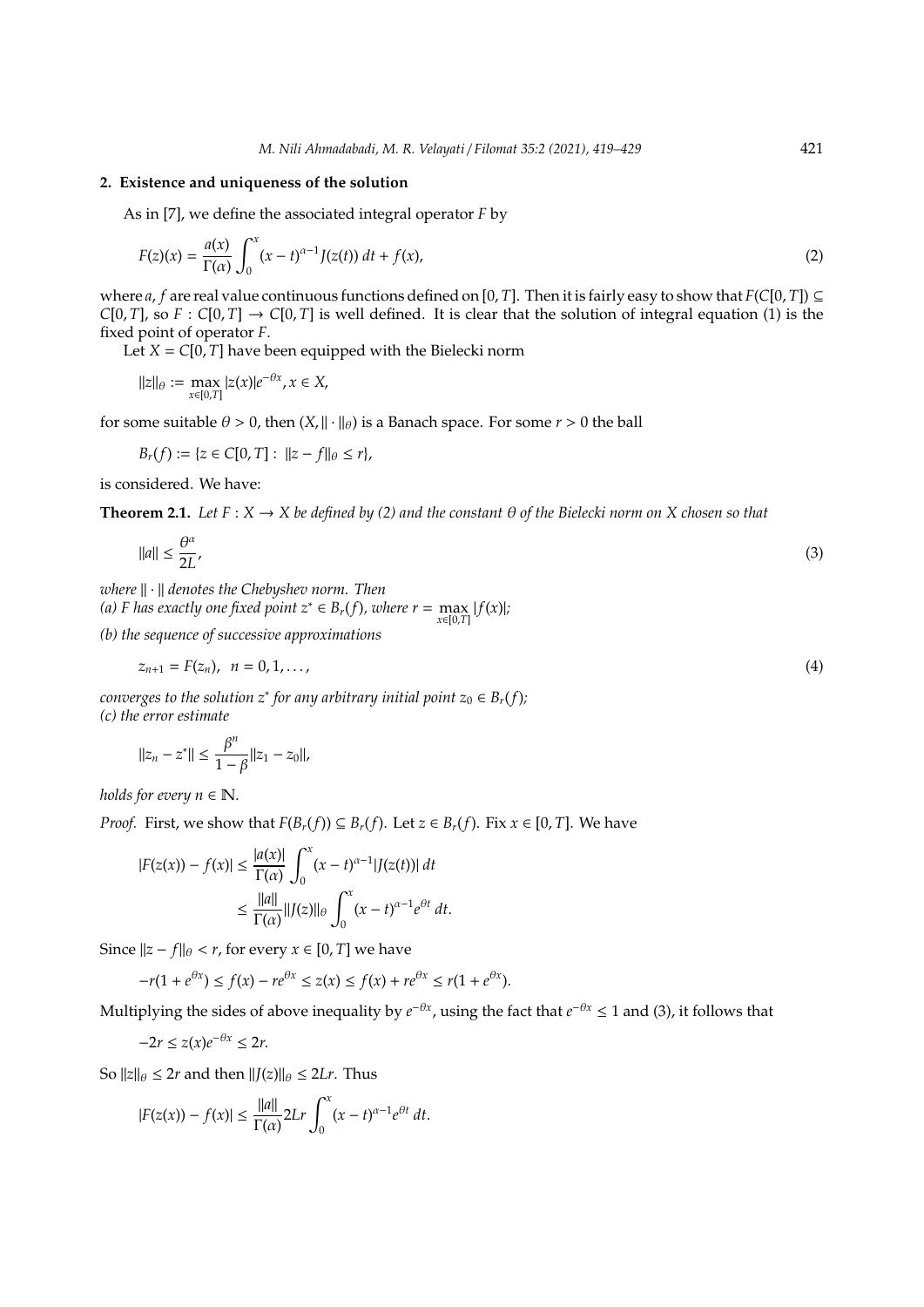If we use change of variables  $u = \theta(x - t)$ , we will have  $0 \le u \le \theta x$  and then

$$
|F(z(x)) - f(x)| \le \frac{||a||}{\Gamma(\alpha)} 2Lre^{\theta x} \theta^{-\alpha} \int_0^{\theta x} u^{\alpha-1} e^{-u} du
$$
  

$$
\le ||a|| 2Lre^{\theta x} \theta^{-\alpha} \le re^{\theta x}.
$$

*F*(*z*) − *f*| $\theta$  ≤ *r* and *F*(*B<sub><i>r*</sub>(*f*)) ⊆ *B<sub><i>r*</sub>(*f*). Next, for every fixed *y*, *z* ∈ *C*[0, *T*] we have

$$
|F(z(x)) - F(y(x))| \le \frac{|a(x)|}{\Gamma(\alpha)} \int_0^x (x - t)^{\alpha - 1} |J(z(t)) - J(y(t))| dt
$$
  

$$
\le \frac{||a||}{\Gamma(\alpha)} L ||z - y||_{\theta} \int_0^x (x - t)^{\alpha - 1} e^{\theta t} dt.
$$

If we use change of variables  $u = \theta(x - t)$  as above, we have:

$$
|F(z(x)) - F(y(x))| \le \frac{||a||}{\Gamma(\alpha)} L||z - y||_{\theta} e^{\theta x} \theta^{-\alpha} \int_0^{\theta x} u^{\alpha - 1} e^u dt
$$
  

$$
\le \frac{L||a||}{\theta^{\alpha}} ||z - y||_{\theta}.
$$

By (3), *F* is a contraction with constant  $q = \frac{L||a||}{\Delta x}$  $\frac{H^{2m}}{\theta^{\alpha}}$  < 1. All the conclusions follow from Theorem 1.4.

## **3. The iterative numerical method**

In (4) we have singular integrals that need to be approximated numerically. There are various techniques for doing that. We consider a simple method, *product integration* (see e. g. [9]). To approximate

$$
I(\phi) = \int_a^b \phi(t) w(t) dt,
$$

for φ a smooth function and a near singular or singular weight function *w*, we produce a sequence of functions  $\phi_m$  such that  $\|\phi - \phi_m\| \to 0$  as  $m \to \infty$  and the integrals

$$
I(\phi_m)=\int_a^b\phi_m(t)w(t)dt,
$$

are easy to compute. Then

$$
|I(\phi) - I(\phi_m)| \le ||\phi - \phi_m|| \int_a^b |w(t)| \, dt. \tag{5}
$$

So  $I(\phi_m) \to I(\phi)$  as  $m \to 1$  at least as fast as  $\phi_m \to \phi$ . In our problem

$$
I(\phi) = \int_0^x \phi(t)(x-t)^{\alpha-1} dt,
$$

for a fixed  $x > 0$ ,  $\phi \in C^2[0, x]$  and  $w(t) = (x - t)^{\alpha - 1}$ , for  $\alpha$  (0 <  $\alpha$  < 1).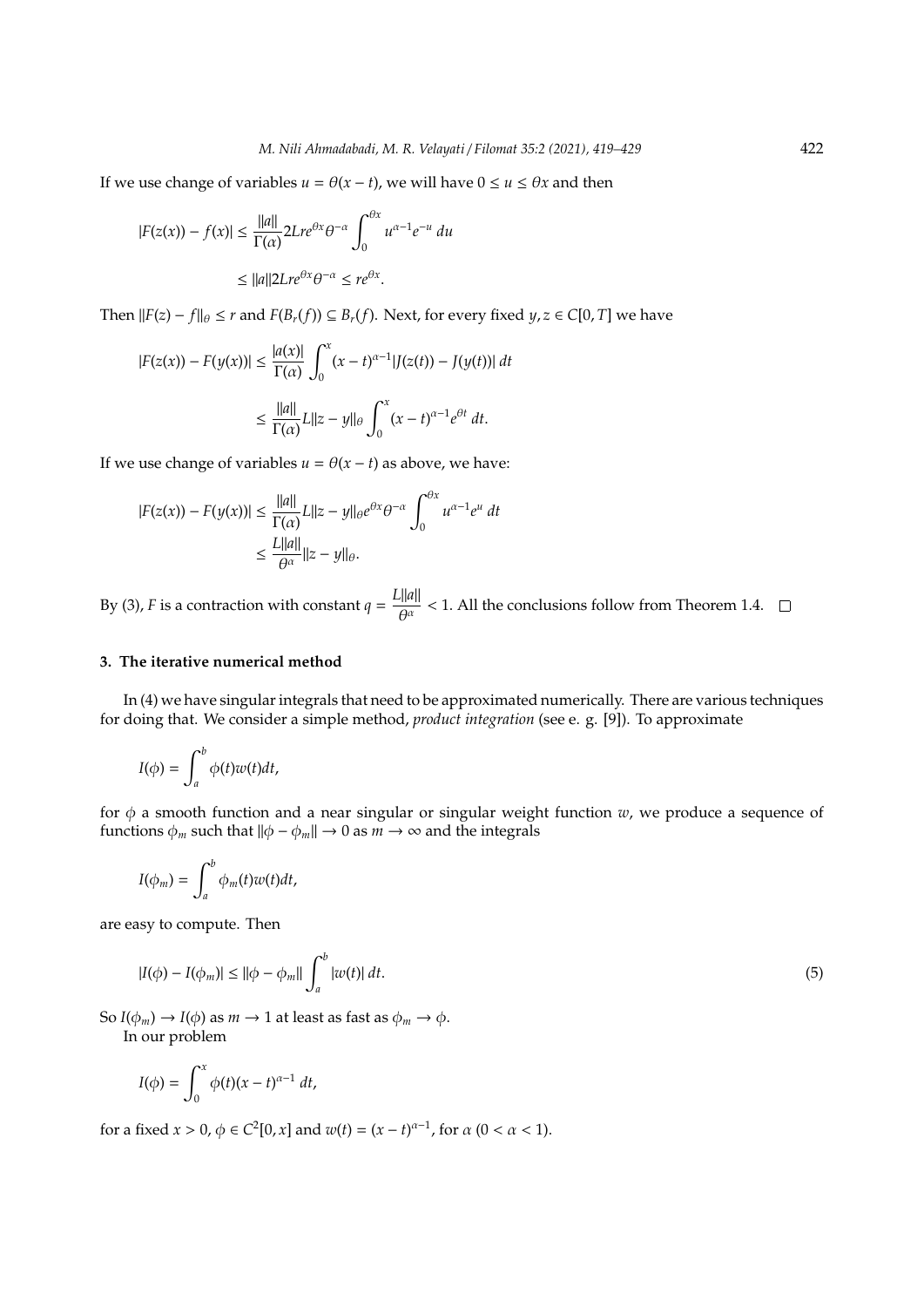#### *3.1. Product trapezoidal method*

If piecewise linear interpolation of the function  $\phi$  is used to produce the sequence  $\phi_m$ , then the *product trapezoidal* method is obtained.

We consider the equidistant nodes  $s_k = kh = k\frac{x}{k\pi}$  $\frac{x}{m}$ , for  $k = 0, \ldots, m$  and for every  $t \in [s_{i-1}, s_i]$ 

$$
\phi_m(t) = \frac{1}{h} [(s_i - t)\phi(s_{i-1}) + (t - s_{i-1})\phi(s_i)].
$$

Then

$$
\|\phi - \phi_m\| \le \frac{h^2}{8} \|\phi''\|,
$$

and

$$
||I(\phi) - I(\phi_m)|| \le \frac{h^2 x^{\alpha}}{8\alpha} ||\phi''||. \tag{6}
$$

We can write

$$
I(\phi) = \sum_{i=1}^{m} \int_{s_{i-1}}^{s_i} \phi(t) w(t) dt \approx \sum_{i=1}^{m} \int_{s_{i-1}}^{s_i} \phi_m(t) w(t) dt = \sum_{i=0}^{m} w_i \phi(s_i).
$$
 (7)

The coefficients in (7) are given by

$$
w_0 = \frac{1}{h} \int_{s_0}^{s_1} (s_1 - t) w(t) dt,
$$
  
\n
$$
w_i = \frac{1}{h} \left( \int_{s_{i-1}}^{s_i} (t - s_{i-1}) w(t) dt + \int_{s_i}^{s_{i+1}} (s_{i+1} - t) w(t) dt \right), i = 1, ..., m - 1,
$$
  
\n
$$
w_m = \frac{1}{h} \int_{s_{m-1}}^{s_m} (t - s_{m-1}) w(t) dt.
$$

In each of above integrals, we have *s<sup>k</sup>* , *k* = 0, . . . ,*sm*−<sup>1</sup> as lower bounds. using the change of variables  $t - s_k = uh$ , we obtain  $0 < u < 1$  then

$$
w_0 = h \int_0^1 (1 - u) w(s_0 + uh) du = h \int_0^1 (1 - u)(x - uh)^{\alpha - 1} du,
$$
  
\n
$$
w_i = h \int_0^1 u w(s_{i-1} + uh) du + h \int_0^1 (1 - u) w(s_i + uh) du
$$
  
\n
$$
= h \int_0^1 u(x - (i - 1 + u)h)^{\alpha - 1} du + h \int_0^1 (1 - u)(x - (i + u)h)^{\alpha - 1} du,
$$
  
\n
$$
w_m = h \int_0^1 u w(s_{m-1} + uh) du = h \int_0^1 u(x - (m - 1 + u)h)^{\alpha - 1} du.
$$

If we denote by

$$
\psi_1(i) = \int_0^1 u(x - (i + u)h)^{\alpha - 1} du
$$
\n
$$
\dot{u} = 0, 1, ..., m - 1,
$$
\n
$$
\psi_2(i) = \int_0^1 (1 - u)(x - (i + u)h)^{\alpha - 1} du,
$$
\n(8)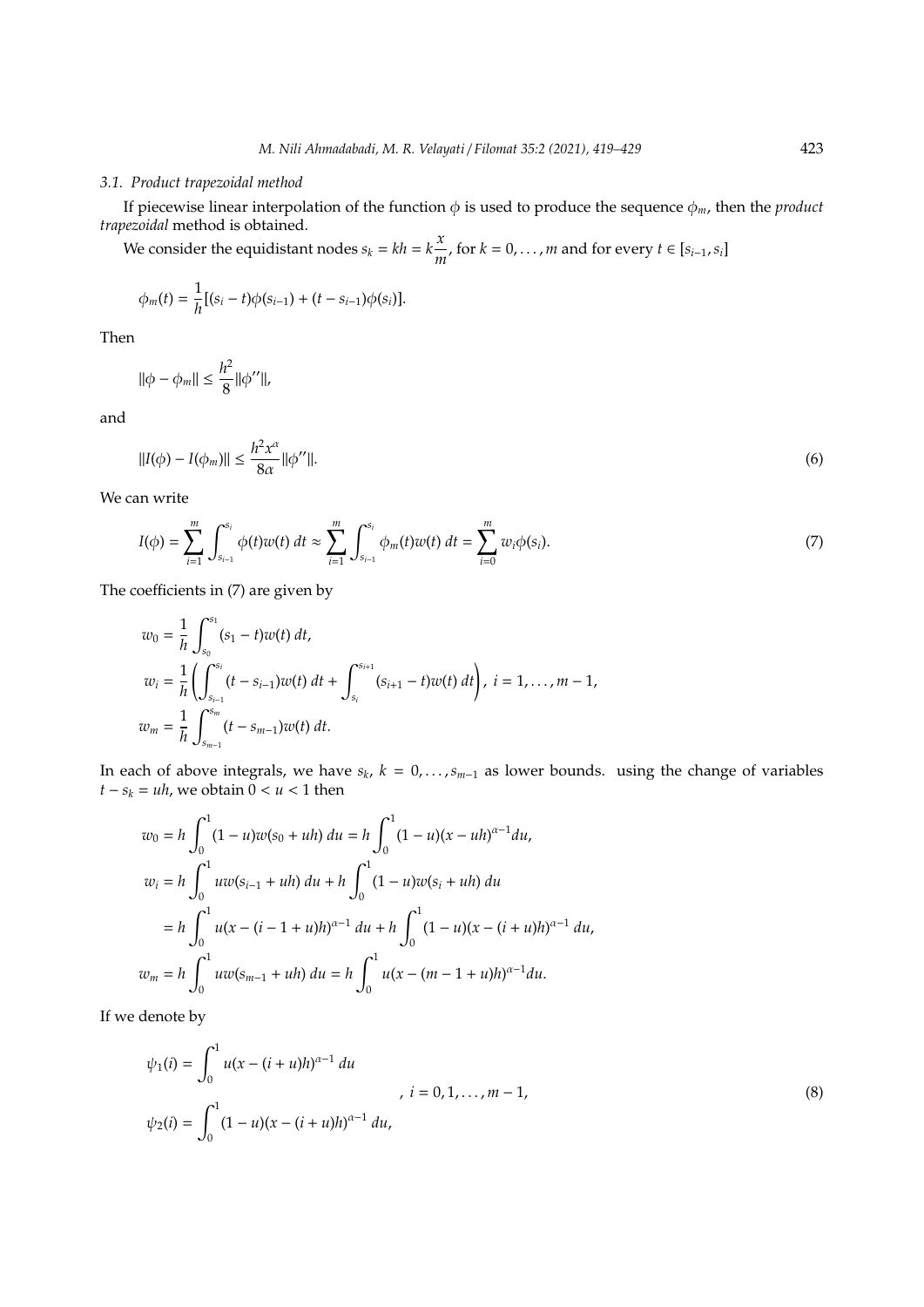then the coefficients of the quadrature formula can be expressed as

$$
w_0 = h\psi_2(0),
$$
  
\n
$$
w_i = h(\psi_1(i-1) + \psi_2(i)), \quad i = 1, ..., m-1,
$$
  
\n
$$
w_m = h\psi_1(m-1).
$$
\n(9)

For the integrals in (2). Let *m* be fixed,  $h = \frac{T}{p}$  $\frac{1}{m}$  and *x*<sup>*k*</sup> = *kh*, *k* = 0, 1, . . . , *m*. For a fixed *k* ∈ {0, . . . , *m*} denote by  $w_k(t) = (x_k - t)^{\alpha-1}$  the weight function. On each interval [0,  $t_k$ ], we use the nodes {*x*<sub>0</sub>, ..., *x*<sub>*k*</sub>}. If use (7) we have

$$
\int_0^{x_k} (x_k - t)^{\alpha - 1} J(z_n(t)) dt = \int_0^{x_k} w_k(t) J(z_n(t)) dt
$$
  
= 
$$
\sum_{i=0}^k w_{i,k} J(z_n(x_i)) + R_{n,k},
$$
 (10)

where  $w_{i,k}$ ,  $i = 0, \ldots, k$ , are coefficients that obtain from formula (9) with

$$
\psi_{1,k}(i) = \int_0^1 u(x_k - (i+u)h)^{\alpha-1} du = h^{\alpha-1} \int_0^1 u(k - (i+u))^{\alpha-1} du
$$
  
\n
$$
= h^{\alpha-1} \left( \frac{(k-i)^{\alpha+1} - (-i+k-1)^{\alpha} (\alpha-i+k)}{\alpha(\alpha+1)} \right), i = 0, ..., k-1,
$$
  
\n
$$
\psi_{2,k}(i) = \int_0^1 (1-u)(x_k - (i+u)h)^{\alpha-1} du = h^{\alpha-1} \int_0^1 (1-u)(k - (i+u))^{\alpha-1} du
$$
 (11)

$$
= h^{\alpha - 1} \left( \frac{(\alpha + i - k + 1)(k - i)^{\alpha} + (-i + k - 1)^{\alpha + 1}}{\alpha(\alpha + 1)} \right), \ i = 0, \dots k - 1,
$$
\n(12)

and where  $R_{n,k}$  is the error. By (6) we have

$$
|R_{n,k}| \le \frac{h^2 T^{\alpha}}{8\alpha} ||(J(z_n))''||. \tag{13}
$$

As seen above, error bound is independent of *k* and so we can write *R<sup>n</sup>* instead of *Rn*,*<sup>k</sup>* . Also for any fixed *k* and *i*,

$$
(\psi_{1,k} - \psi_{2,k})(i) = \frac{h^{\alpha - 1}}{\alpha} [(k - i)^{\alpha} - (k - i - 1)^{\alpha}].
$$
\n(14)

#### *3.2. Convergence and error analysis*

Assume the conditions of Theorem 1.4 are satisfied and  $a, f, J \in C^2[0, T]$ , we can choose  $z_0 \in B_r(f) \cap T$ *C*<sup>2</sup>[0, *T*], such that  $z_n \in B_r(f) \cap C^2[0, T]$  and, thus, the sequences  $\{z_n\}$ ,  $\{z'_n\}$  and  $\{z''_n\}$  are bounded. Let

 $M_a = \max{\{\|a\|, \|a'\|, \|a''\|\}},$  $M_f = \max{\{\|f\|, \|f'\|, \|f''\|\}}.$ 

Also, let *M* > 0 be a constant satisfying

$$
\max\{||(J(z_n))''||, L\} \le M, \ \ n = 0, 1, \dots \ . \tag{15}
$$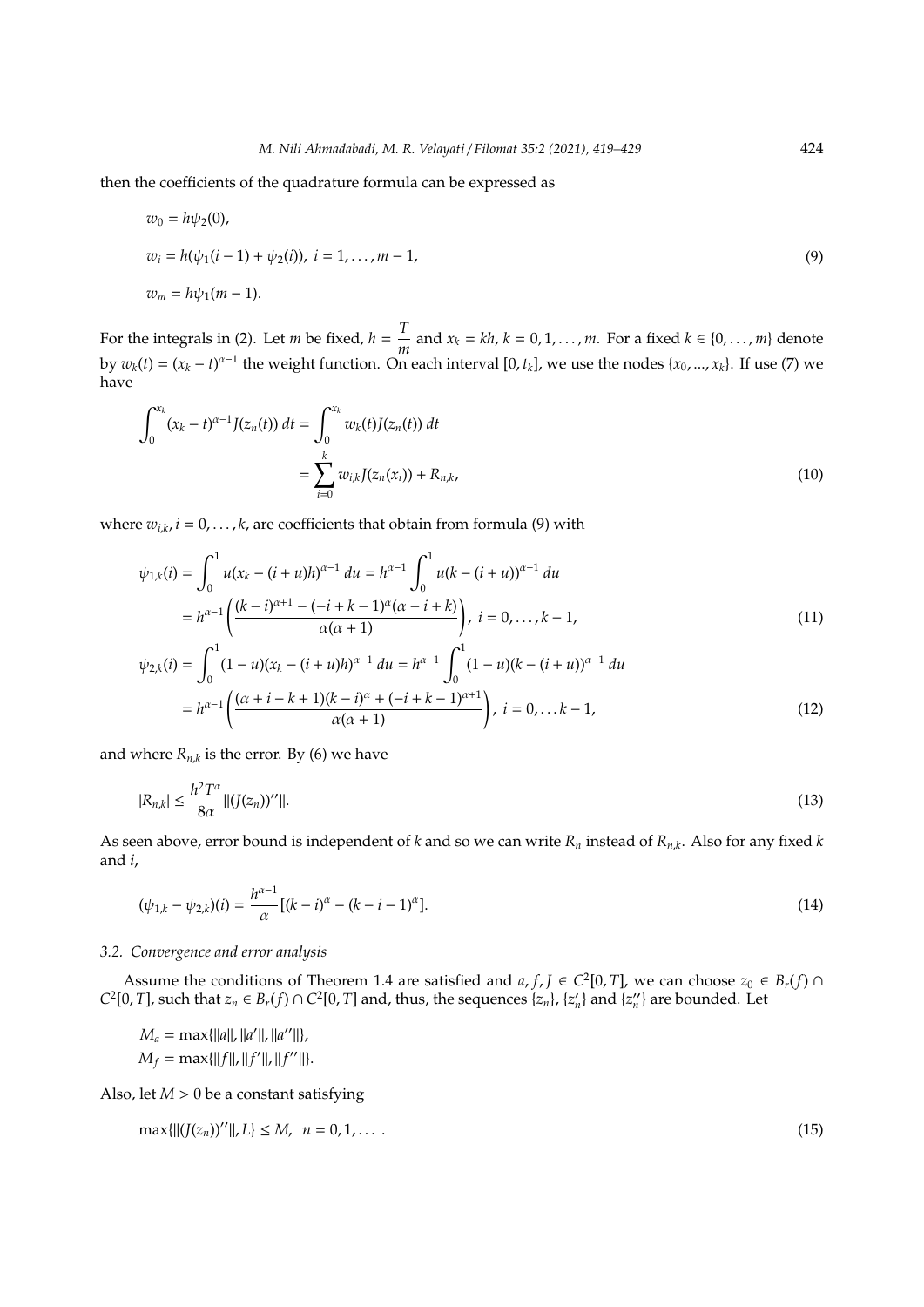The constant *M* may depend on  $M_a$ ,  $M_f$ , *r* and  $\theta$ , but not on *m*, *k* or *n*. Then, for the remainder in (13), we have

$$
|R_n| < \frac{T^2 T^\alpha}{8m^2 \alpha} M, n = 0, 1, \dots \tag{16}
$$

As seen the bound is independent of *n* then we can use *R* instead of *Rn*.

Now we define the numerical method iteratively, using (2), starting with  $z_0 := f$ . For  $k = 0, \ldots, m$ , we have

$$
z_0(x_k) = f(x_k),
$$
  
\n
$$
z_{n+1}(x_k) = \frac{a(x_k)}{\Gamma(\alpha)} \int_0^{x_k} J(z_n(t))(x_k - t)^{\alpha - 1} dt + f(x_k), \quad n = 0, 1, ...,
$$
\n(17)

and we apply the numerical integration scheme (10) to the integrals in (17). We have the following approximations:

$$
z_1(x_k) = \frac{a(x_k)}{\Gamma(\alpha)} \left( \sum_{i=0}^k w_{i,k} J(f(x_i)) + R \right) + f(x_k)
$$
  
=  $\hat{z}_1(x_k) + \hat{R}_1, k = 1, 2, ..., m,$ 

where

$$
\hat{z}_1(x_k) = \frac{a(x_k)}{\Gamma(\alpha)} \sum_{i=0}^k w_{i,k} J(f(x_i)) + f(x_k).
$$

By (16) we have

$$
||z_1 - \hat{z}_1|| \le |\hat{R}_1| \le \frac{M_a}{\Gamma(\alpha)} |R| \le \frac{M_a}{\Gamma(\alpha)} \frac{T^2 T^{\alpha}}{8m^2 \alpha} M = \frac{T^2}{8m^2} \hat{M},
$$
\n(18)

where

$$
||z_n - \hat{z}_n|| = \max_{x_k \in [0,T]} |z_n(x_k) - \hat{z}_n(x_k)|,
$$

and

$$
\hat{M} = \frac{T^{\alpha}}{\Gamma(\alpha+1)} M_a M.
$$

Further, we have

$$
z_2(x_k) = \frac{a(x_k)}{\Gamma(\alpha)} \int_0^{x_k} J(z_1(t))(x_k - t)^{\alpha - 1} dt + f(x_k)
$$
  
= 
$$
\frac{a(x_k)}{\Gamma(\alpha)} (\sum_{i=0}^k w_{i,k} J(z_1(x_i)) + R) + f(x_k)
$$
  
= 
$$
\frac{a(x_k)}{\Gamma(\alpha)} (\sum_{i=0}^k w_{i,k} J(\hat{z}_1(x_i) + \hat{R}_1) + R) + f(x_k).
$$

Let

$$
\hat{z}_2(x_k) := \frac{a(x_k)}{\Gamma(\alpha)} \sum_{i=0}^k w_{i,k} J(\hat{z}_1(x_i)) + f(x_k).
$$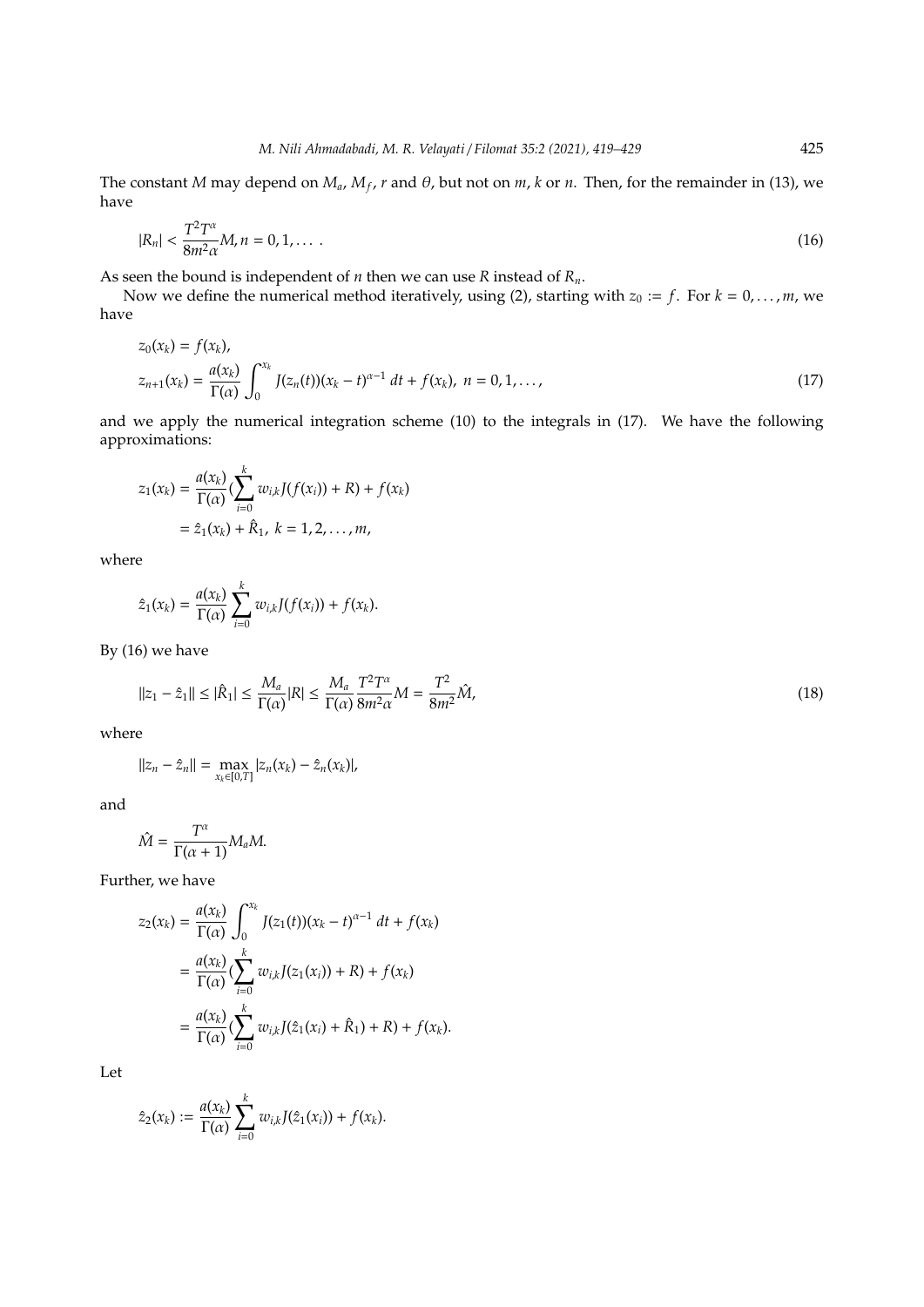Thus

$$
|z_2(x_k) - \hat{z}_2(x_k)| \le \frac{|a(x_k)|}{\Gamma(\alpha)} \left(\sum_{i=0}^k w_{i,k} |J(\hat{z}_1(x_i) + \hat{R}_1) - J(\hat{z}_1(x_i))| + |R|\right)
$$
  

$$
\le \frac{|a(x_k)|}{\Gamma(\alpha)} (L|\hat{R}_1| \sum_{i=0}^k w_{i,k} + |R|).
$$
 (19)

By (9), (11), (12) and (14), for every  $k = 0, ..., m$  we have

$$
\sum_{i=0}^k w_{i,k} \le h \sum_{i=0}^{k-1} (\psi_{1,k} - \psi_{2,k})(i) = \frac{h^{\alpha}}{\alpha} [(k-i)^{\alpha} - (k-i-1)^{\alpha}] = \frac{(hk)^{\alpha}}{\alpha} \le \frac{T^{\alpha}}{\alpha}.
$$

Now, we replace this and (18) and (16) in (19) to obtain

$$
\begin{aligned} \left| \left| z_2 - \hat{z}_2 \right| \right| &\leq \left| \hat{R}_2 \right| \leq \frac{M_a}{\Gamma(\alpha)} (L \frac{T^2}{8m^2} \hat{M} \frac{T^{\alpha}}{\alpha} + \frac{T^2 T^{\alpha}}{8m^2 \alpha} M) \\ &\leq \frac{M_a}{\Gamma(\alpha+1)} \frac{T^2 T^{\alpha}}{8m^2} M(\hat{M}+1) = \frac{T^2 \hat{M}}{8m^2} (\hat{M}+1). \end{aligned}
$$

If we continue this process we find

$$
\hat{z}_n(x_k) := \frac{a(x_k)}{\Gamma(\alpha)} \sum_{i=0}^k w_{i,k} J(\hat{z}_{n-1}(x_i)) + f(x_k), \tag{20}
$$

and by induction we can prove

$$
||z_n - \hat{z}_n|| \le |\hat{R}_n| \le \frac{T^2 \hat{M}}{8m^2} (\hat{M}^{n-1} + \hat{M}^{n-2} + \dots + 1) = \frac{T^2 \hat{M} (1 - \hat{M}^n)}{8m^2 (1 - \hat{M})}.
$$
\n(21)

Now, we can prove the next theorem.

**Theorem 3.1.** *Assume the conditions of Theorem 1.4 are satisfied and a,*  $f$ *,*  $J \in C^2[0, T]$  *and* 

$$
\hat{M} = \frac{T^{\alpha} M_a M}{\Gamma(\alpha + 1)} < 1. \tag{22}
$$

*Then the error estimate of approximations*  $\hat{z}_n$ ,  $n = 1, 2, \ldots$ , given by (21) for true solution  $z^*$  of (1) is

.

$$
\|\hat{z}_n - z^*\| \le \frac{q^n}{1-q} \|z_1 - z_0\| + \frac{T^2 \hat{M}}{8m^2(1-\hat{M})}.
$$

*Proof.* By (21), (22) and Theorem 1.4 we have

$$
||z^* - \hat{z}_n|| \le ||z^* - z_n|| + ||z_n - \hat{z}_n||
$$
  

$$
\le \frac{q^n}{1 - q} ||z_1 - z_0|| + \frac{T^2 \hat{M}}{8m^2(1 - \hat{M})}
$$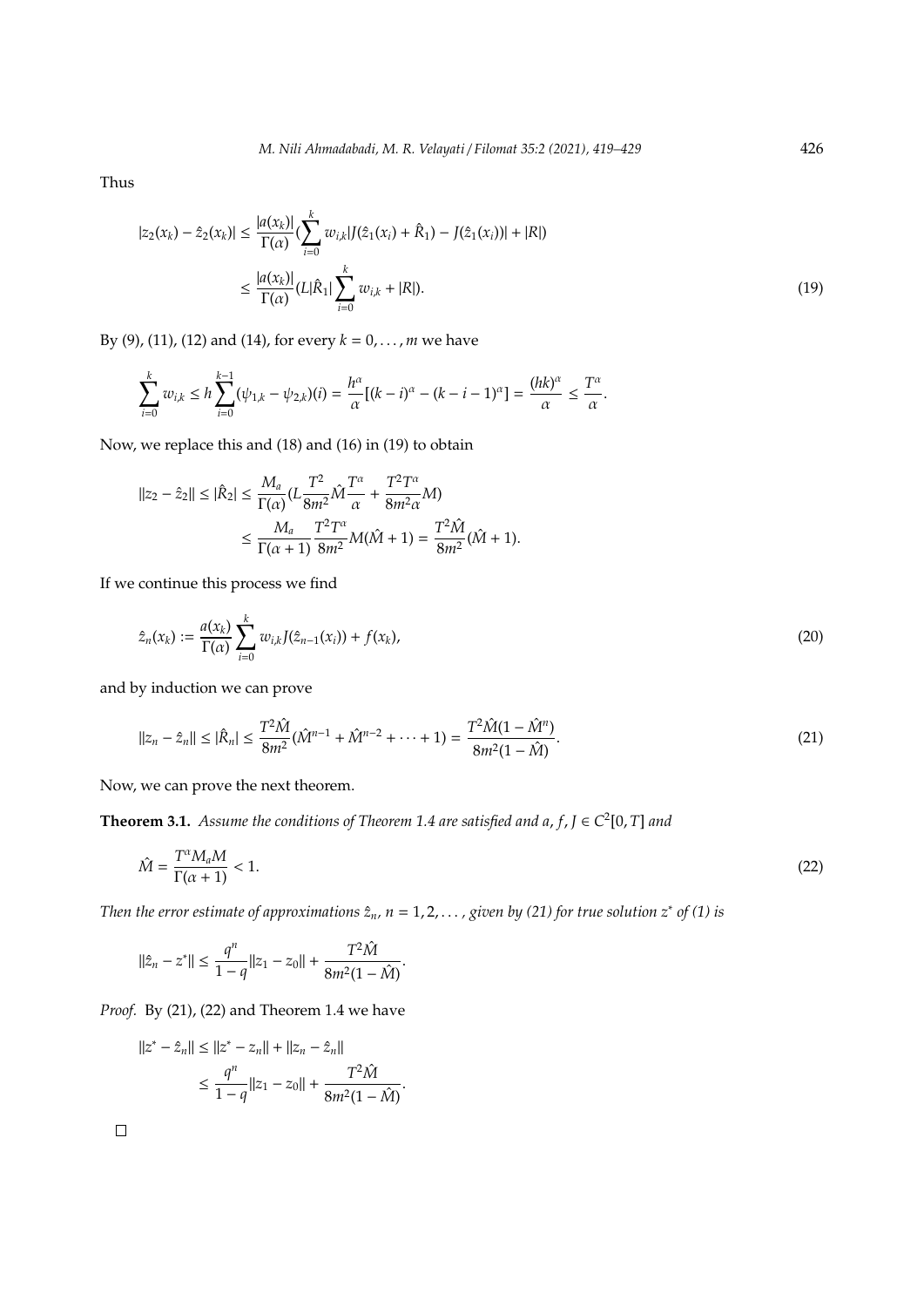#### **4. Numerical experiments**

In order to investigate the proposed method numerically, we bring a few numerical examples. These examples demonstrate the effect of the Lipschitz constant on the accuracy.

**Example 4.1.** *Consider the integral equation*

$$
z(x) = \frac{x}{8\Gamma(0.5)} \int_0^x \frac{z(t)^2}{\sqrt{x-t}} dt + x^2 - \frac{32x^{11/2}}{315\sqrt{\pi}}, \ x \in [0, 1].
$$

*The exact solution of this equation is*  $z^*(x) = x^2$  *and a*(*x*) =  $\frac{x^2}{8}$  $\frac{x}{8}$ ,  $\alpha = 0.5$ ,  $f(x) = x^2 - \frac{32x^{11/2}}{315\sqrt{\pi}}$  and  $J(x) = x^2$ . It is easy *to verify that for r* = 1,  $z^*$  ∈  $B_r(f)$ *. In this problem*  $M_a = 0.125$ *,*  $M = 4$  *and*  $T = 1$  *thus,*  $\hat{M} \approx 0.56419$  < 1*. The all conditions of Theorem 3.1 are fulfilled. For consider the product trapezoidal, we take m* = 5, 13, 21, 25, 29*. Table* 1 contains the errors  $||\hat{z}_n - z^*|| = \max_k |\hat{z}_n(x_k) - z^*(x_k)|$ . Figure 1 displays the graphs of the true solution  $z^*(x)$  and of *the approximate solution*  $\hat{z}_n$ *, for*  $n = 16$  *iterations and*  $m = 29$  *nodes.* 

| $\mathfrak{m}$ |                                                                                                              | 13                                                                                                          | 21                                                                                                           | 29                                                                                                           |
|----------------|--------------------------------------------------------------------------------------------------------------|-------------------------------------------------------------------------------------------------------------|--------------------------------------------------------------------------------------------------------------|--------------------------------------------------------------------------------------------------------------|
| 6<br>11<br>16  | $3.03876 \times 10^{-3}$<br>$2.72832 \times 10^{-3}$<br>$2.72835 \times 10^{-3}$<br>$2.72835 \times 10^{-3}$ | $4.5798 \times 10^{-3}$<br>$4.39224 \times 10^{-4}$<br>$4.39231 \times 10^{-4}$<br>$4.39231 \times 10^{-4}$ | $4.75515 \times 10^{-3}$<br>$1.72901 \times 10^{-4}$<br>$1.72906 \times 10^{-4}$<br>$1.72906 \times 10^{-4}$ | $4.80804 \times 10^{-3}$<br>$9.19643 \times 10^{-5}$<br>$9.19683 \times 10^{-5}$<br>$9.19683 \times 10^{-5}$ |

Table 1: Error estimates  $||z^* - \hat{z}_n||$  for Example 4.1



Figure 1: Example 4.1 for m=29 and n=16



$$
z(x)=\frac{x}{50\Gamma(0.5)}\int_0^x\frac{e^{z(t)}-1}{\sqrt{x-t}}\ dt-\frac{1}{50}xe^xerf\left(\sqrt{x}\right)+\frac{x^{3/2}}{25\sqrt{\pi}}+x,\ x\in[0,2].
$$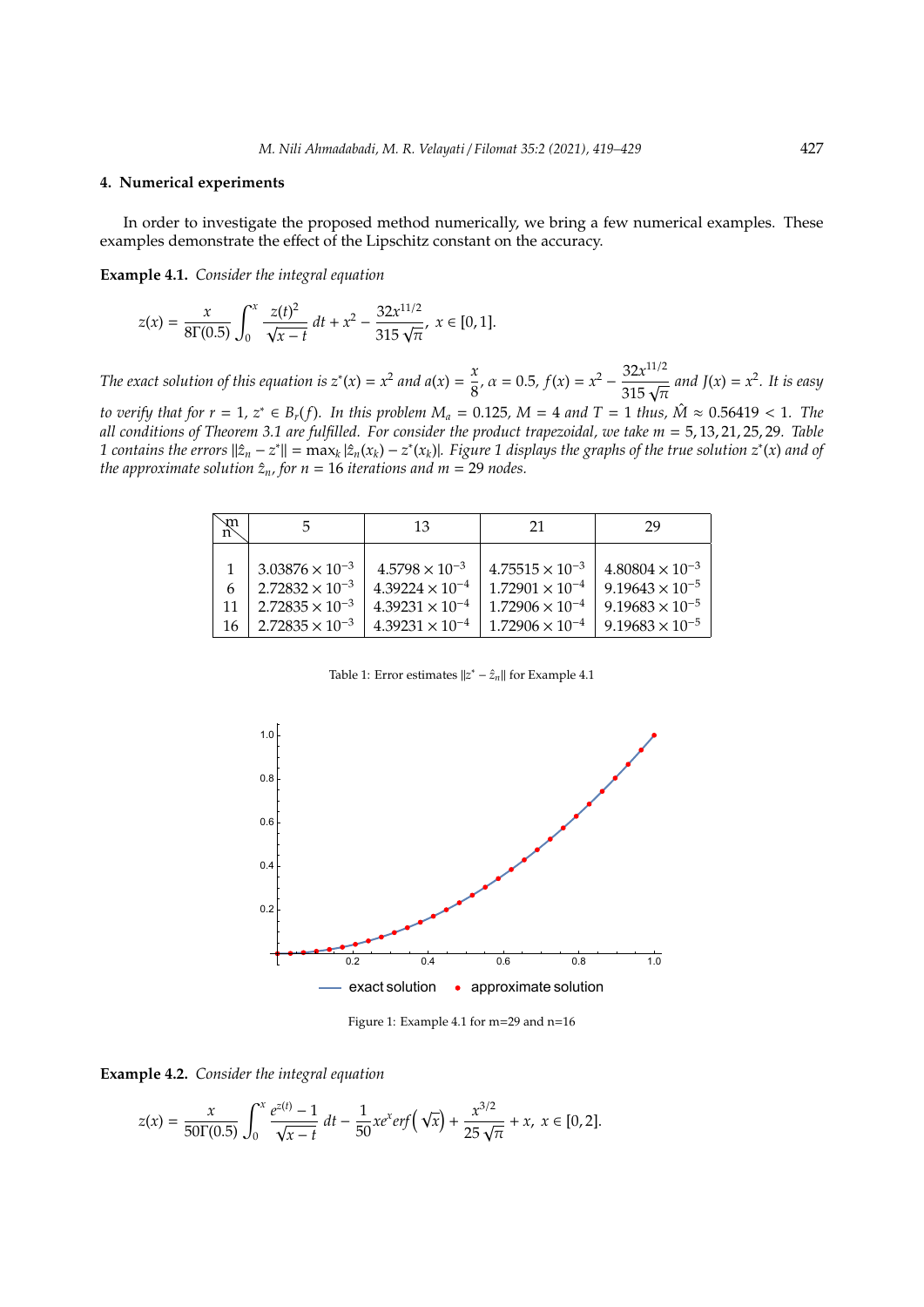*The exact solution of this equation is*  $z^*(x) = x$  *and*  $a(x) = \frac{x}{50}$ ,  $\alpha = 0.5$ ,  $f(x) = -\frac{1}{50}xe^xerf(\sqrt{x}) + \frac{x^{3/2}}{25\sqrt{\pi}} + x$ , when  $\int_0^x$ 

*erf*(*x*) *is the integral of the Gaussian distribution, given by erf*(*x*) =  $\frac{2}{\sqrt{2}}$ π  $\mathbf 0$  $e^{-t^2}$  *dt and*  $J(x) = e^x - 1$ *. It is easy to* 

*verify that for r* = 1,  $z^*$  ∈  $B_r(f)$ *. In this problem*  $M_a = 0.04$ *, M* = 7.39 *and*  $T = 2$  *thus,*  $\hat{M} \approx 0.471649$  < 1*. The all conditions of Theorem 3.1 are fulfilled. For consider the product trapezoidal, we take m* = 5, 13, 21, 25, 29*. Table* 2 contains the errors  $||\hat{z}_n - z^*|| = \max_k |\hat{z}_n(x_k) - z^*(x_k)|$ . Figure 2 displays the graphs of the true solution  $z^*(x)$  and of *the approximate solution*  $\hat{z}_n$ *, for*  $n = 16$  *iterations and*  $m = 29$  *nodes.* 

| $\mathbb{R}$ |                          | 13                       | 21                       | 29                       |
|--------------|--------------------------|--------------------------|--------------------------|--------------------------|
|              | $3.35438 \times 10^{-2}$ | $3.42524 \times 10^{-2}$ | $3.43213 \times 10^{-2}$ | $3.43410 \times 10^{-2}$ |
|              | $3.84753 \times 10^{-3}$ | $6.07432 \times 10^{-4}$ | $2.37790 \times 10^{-4}$ | $1.25982 \times 10^{-4}$ |
| 11           | $3.85026 \times 10^{-3}$ | $6.08231 \times 10^{-4}$ | $2.38422 \times 10^{-4}$ | $1.26564 \times 10^{-4}$ |
| -16          | $3.85026 \times 10^{-3}$ | $6.08231 \times 10^{-4}$ | $2.38422 \times 10^{-4}$ | $1.26564 \times 10^{-4}$ |

Table 2: Error estimates  $||z^* - \hat{z}_n||$  for Example 4.2



Figure 2: Example 4.2 for m=29 and n=16

**Example 4.3.** *Consider the integral equation*

$$
z(x) = \frac{1}{2\Gamma(0.9)} \int_0^x \frac{\sin(z(t))}{(x-t)^{0.1}} dt + \sin^{-1}(x) - \frac{50x^{1.9}}{171\Gamma(0.9)}, \ x \in [0, 2].
$$

*The exact solution of this equation is*  $z^*(x) = \sin^{-1}(x)$  *and*  $a(x) = \frac{1}{2}$  $\frac{1}{2}$ ,  $\alpha = 0.9$ ,  $f(x) = \sin^{-1}(x) - \frac{50x^{1.9}}{171\Gamma(0.1)}$ 171Γ (0.9) *and J*(*x*) = sin *x*. It is easy to verify that for  $r = 1$ ,  $z^* ∈ B_r(f)$ . In this problem  $M_a = 0.5$ ,  $M = 1$  and  $T = 1$ , thus  $\hat{M} \approx 0.519877 < 1$ . The all conditions of Theorem 3.1 are fulfilled. For consider the product trapezoidal, we take  $m = 5, 13, 21, 25, 29$ . Table 3 contains the errors  $||\hat{z}_n - z^*|| = \max_k |\hat{z}_n(x_k) - z^*(x_k)|$ . Figure 3 displays the graphs of *the true solution*  $z^*(x)$  *and of the approximate solution*  $\hat{z}_n$ , for  $n = 16$  *iterations and*  $m = 29$  *nodes.*